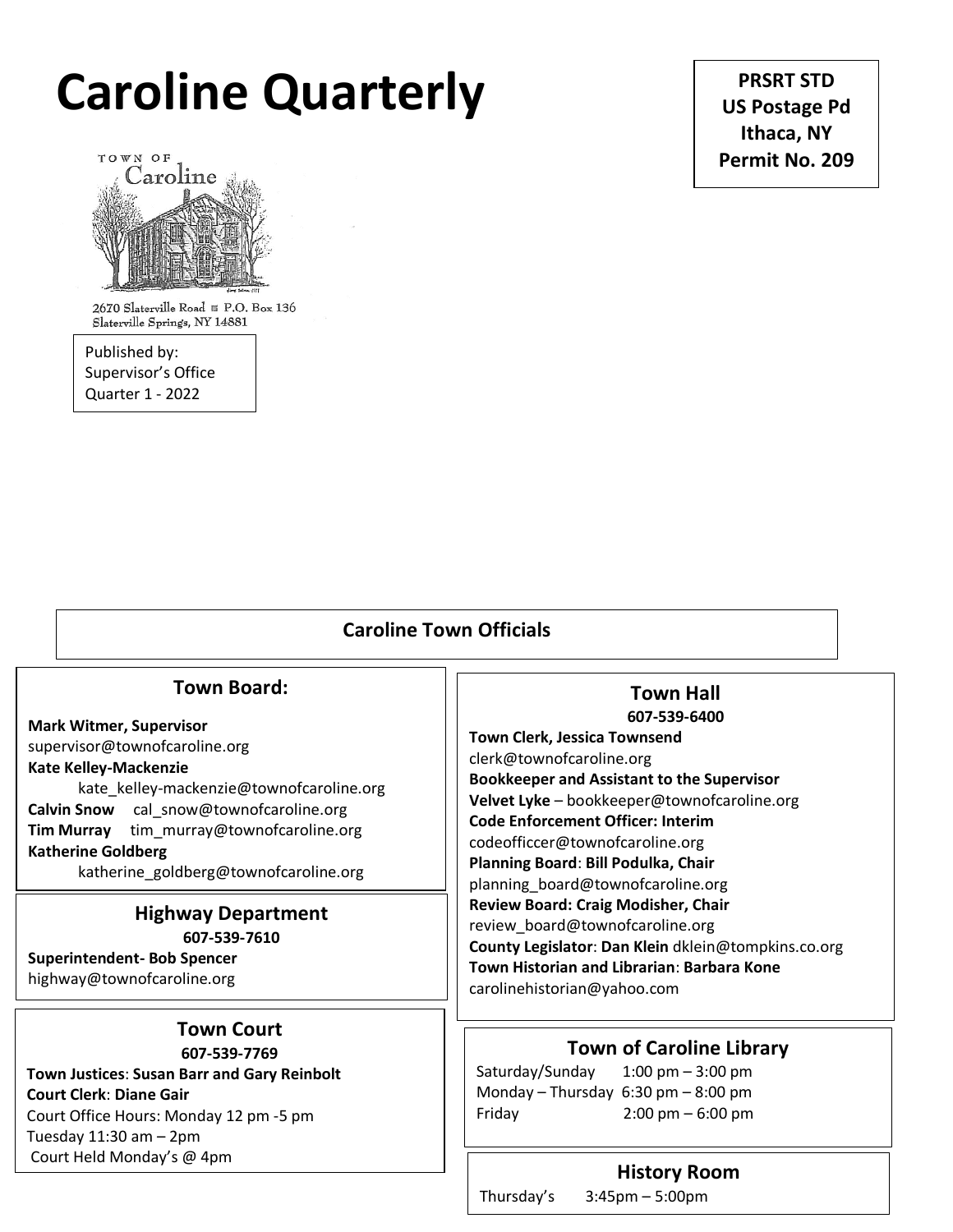

| <b>Town Board Agenda Meeting</b>   | 7:00 PM       | Wednesday $-2nd$                                                    |
|------------------------------------|---------------|---------------------------------------------------------------------|
| <b>Town Board Business Meeting</b> | 7:00 PM       | Wednesday $-9$ <sup>th</sup>                                        |
| <b>Court Session</b>               | 4:00 PM       | Mondays $-7^{\text{th}}$ , 14 <sup>th,</sup> 21st, 28 <sup>th</sup> |
| <b>Court Office Hours</b>          | 12:00-5:00 PM | Mondays $-7^{th}$ , $14^{th}$ , $21^{st}$ , $28^{th}$               |
| <b>Court Office Hours</b>          | 11:30-2:00 PM | Tuesdays - 1st, 8th, 15th, 22nd, 29th                               |
| <b>Zoning Commission</b>           | 7:15 PM       | Tuesday $-8th, 22nd$                                                |



2022 Calendar

| <b>Town Board Agenda Meeting</b>   | 7:00 PM       | Wednesday- $2nd$                                                                  |
|------------------------------------|---------------|-----------------------------------------------------------------------------------|
| <b>Town Board Business Meeting</b> | 7:00 PM       | Wednesday $-9$ <sup>th</sup>                                                      |
| <b>Court Session</b>               | 4:00 PM       | Mondays -7 <sup>th</sup> , 14 <sup>th,</sup> 21st, 28 <sup>th</sup>               |
| <b>Court Office Hours</b>          | 12:00-5:00 PM | Mondays- 7 <sup>th</sup> , 14 <sup>th</sup> , 21 <sup>st</sup> , 28 <sup>th</sup> |
| <b>Court Office Hours</b>          | 11:30-2:00 PM | Tuesdays -1st, 8th, 15th, 22nd, 29th                                              |
| <b>Zoning Commission</b>           | $7:15$ PM     | Tuesday - 8 <sup>th,</sup> 22 <sup>nd</sup>                                       |



2022 Calendar

| Town Board Agenda Meeting          | 7:00 PM       | Wednesday $-6$ <sup>th</sup>                                                        |
|------------------------------------|---------------|-------------------------------------------------------------------------------------|
| <b>Town Board Business Meeting</b> | 7:00 PM       | Wednesday $-13$ <sup>th</sup>                                                       |
| <b>Court Session</b>               | 4:00 PM       | Mondays $-4^{th}$ , $11^{th}$ , $18^{th}$ , $25^{th}$                               |
| <b>Court Office Hours</b>          | 12:00-5:00 PM | Mondays $-4^{th}, 11^{th}, 18^{th}, 25^{th}$                                        |
| <b>Court Office Hours</b>          | 11:30-2:00 PM | Tuesdays - 5 <sup>th</sup> , 12 <sup>th</sup> , 19 <sup>th</sup> , 26 <sup>th</sup> |
| <b>Zoning Commission</b>           | $7:15$ PM     | Tuesday $-12^{\text{th}}$ , 26 <sup>th</sup>                                        |

Note: Due to COVID-19 All Events are subject to change. Please check website for latest information including ZOOM call in information for any meetings held remotely.

For legal notices refer to the Ithaca Journal, our website at www.townofcaroline.org or contact the Town Clerk's Office at 539-6400 x 1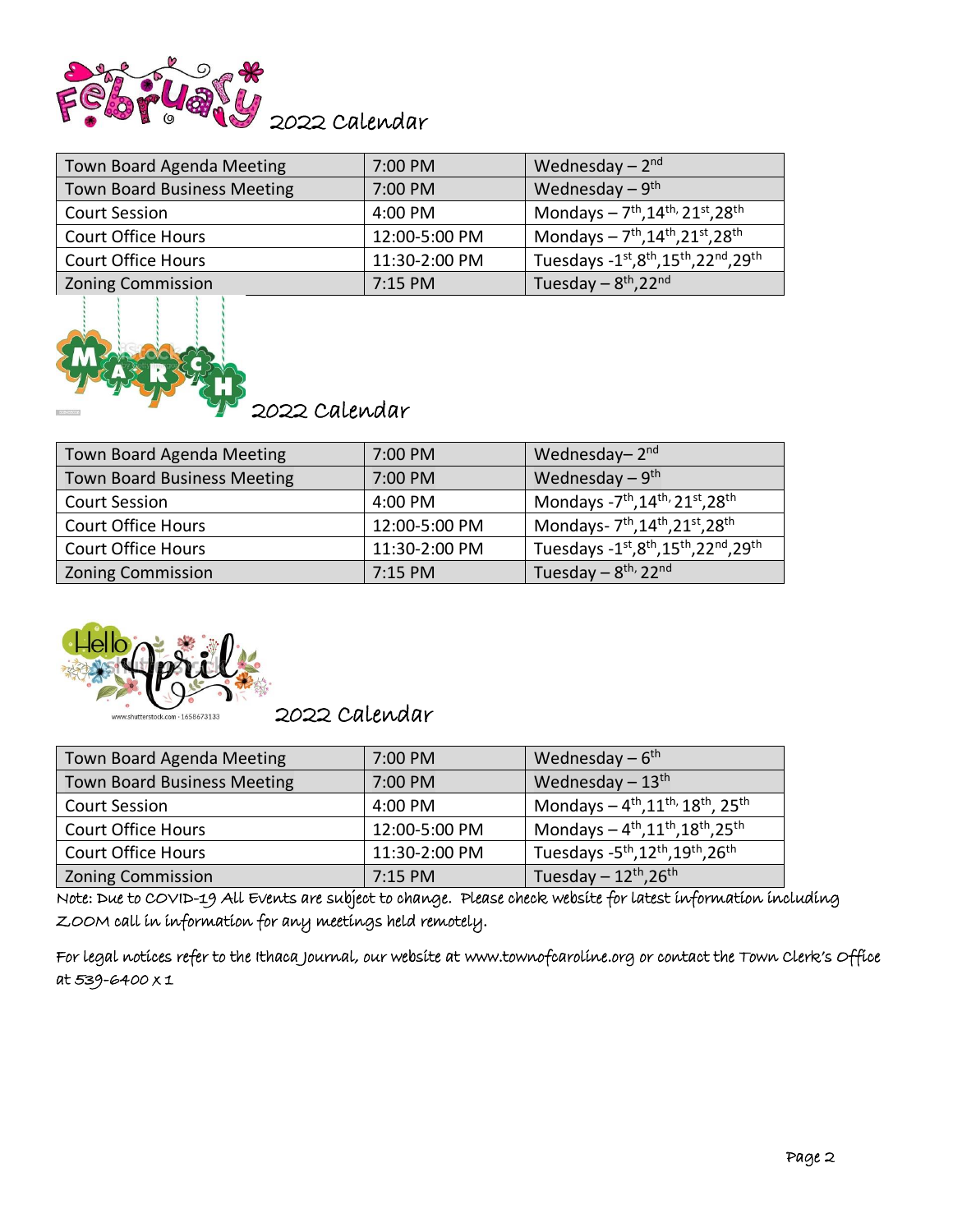# **Supervisor's Notes:**

# *2022 Budget Highlights*

The Adopted Budget [Summary](http://www.townofcaroline.org/uploads/6/2/7/8/62781479/2022_adopted_budget_summary.pdf) is on the town website (under Documents tab). Key points:

- Salaries of Caroline elected officials were adjusted to be in line with other towns in Tompkins County by assessing salaries relative to population served. 2022 salaries are \$20,084 for Town Supervisor, \$2,746 for Town Councilperson, \$37,726 for Town Clerk, \$68,598 for Highway Superintendent, and \$15,032 for Town Justice.
- Employees received a 4% cost-of-living increase after a 2-year freeze due to the pandemic.
- Capital funds of \$30,000 were budgeted for Town Hall Improvements, \$65,000 for Highway Garage Replacement, and \$165,000 for Highway Equipment.
- The Streetlight budget decreased by 52% as a result of purchasing our streetlight facilities from NYSEG and LED conversion. Completion of this project is pending, but we are already realizing large savings.
- The 2022 tax levy was held flat in recognition of ample budget reserves and the economic stresses for residents the past two years because of the pandemic.

# *Zoning Planning Progress*

**Why are we considering zoning now?:** The updated Comprehensive Plan highlighted increasing growth pressures in our rural town, which we expect to continue. The Town Board felt that the most responsible course of action was to proceed without delay to fully consider a zoning plan for the town. The goal is to promote the Town's vision and protect the welfare and property values of all of its residents. I do not believe that unplanned growth would be a good thing for Caroline.

**Roadmap of our Process:** New York State requires that a town considering zoning for the first time appoint a Zoning Commission to develop a zoning proposal, which is then sent to the Town Board for their consideration. See [Adopting](https://dos.ny.gov/system/files/documents/2021/10/adopting-zoning-for-the-first-time.pdf) Zoning for the First Time for a good description of the process. Public engagement is essential for both stages, and the state requires at least one Public Hearing by the Zoning Commission and one by the Town Board. The Zoning Commission is an independent body charged by the Town Board "*to recommend the boundaries of the original zoning districts and appropriate regulations to be enforced therein, make a preliminary report, hold public hearings and submit a final report to the local governing board.*" Once the Zoning Commission passes a zoning plan on to the Town Board, the Commission ceases to exist. The Town Board then begins its own process of evaluation,

public engagement, and editing, which can be as minimal or extensive as it sees fit.

The Zoning Commission was established in the spring of 2021. We solicited applications, held interviews, and appointed all four applicants, Ernie Bayles, Jean McPheeters, Bruce Murray, and Evie Weinstein. Four others expressed interest and either withdrew, did not follow through with the application process, or were not eligible as non-residents. We also appointed the Town's Planning Board to the Commission, as recommended by the state, because they have a good understanding of the Comprehensive Plan. Those members are Bill Podulka, Val Warke, Barbara Knuth, Michele Brown, and Wil Lawrence. To support this work, we contracted with Community Planning & Environmental Associates led by Nan Stolzenburg, who we selected from amongst five strong proposals. Nan brings a wealth of experience and expertise with planning in rural New York communities.

**Timeline:** The timeline is not prescribed—it will be neither hurried nor prolonged. Informed by having a recently updated Comprehensive Plan, an appointed Zoning Commission, and the assistance of an excellent planning professional, we extended the Land Use Moratorium by 14 months on June 1st, 2021. This can be shortened or lengthened, as is needed.

**Zoning Commission Update:** The Zoning Commission is currently working to complete a revised draft zoning law for public review. The 12/28/21 draft document posted for the Zoning Commission's January 11, 2022, meeting was a rough starting point that was based on the Commission's work, including public information sessions, during 2021. It is a work in progress. The Commission is continuing its deliberations and considering feedback from the public. The Zoning Commission will have another Public Information Meeting once enough revised sections or a revised law are ready for further public input. Please check the town website [\(www.townofcaroline.org,](http://www.townofcaroline.org/) see Notices, Calendar) for meeting dates and times. Commission agendas, minutes, and meeting documents are on the [Zoning](http://www.townofcaroline.org/zoning-commission1.html) [Commission](http://www.townofcaroline.org/zoning-commission1.html) page (in Committees, under Office's tab).

The Zoning Commission is posting answers to questions received from the public on the [Zoning](http://www.townofcaroline.org/zoning-commission1.html) [Commission](http://www.townofcaroline.org/zoning-commission1.html) Page on an ongoing basis. We've also enclosed with this newsletter a colored insert of an updated Frequently Asked Questions (FAQs) document from the Zoning Commission.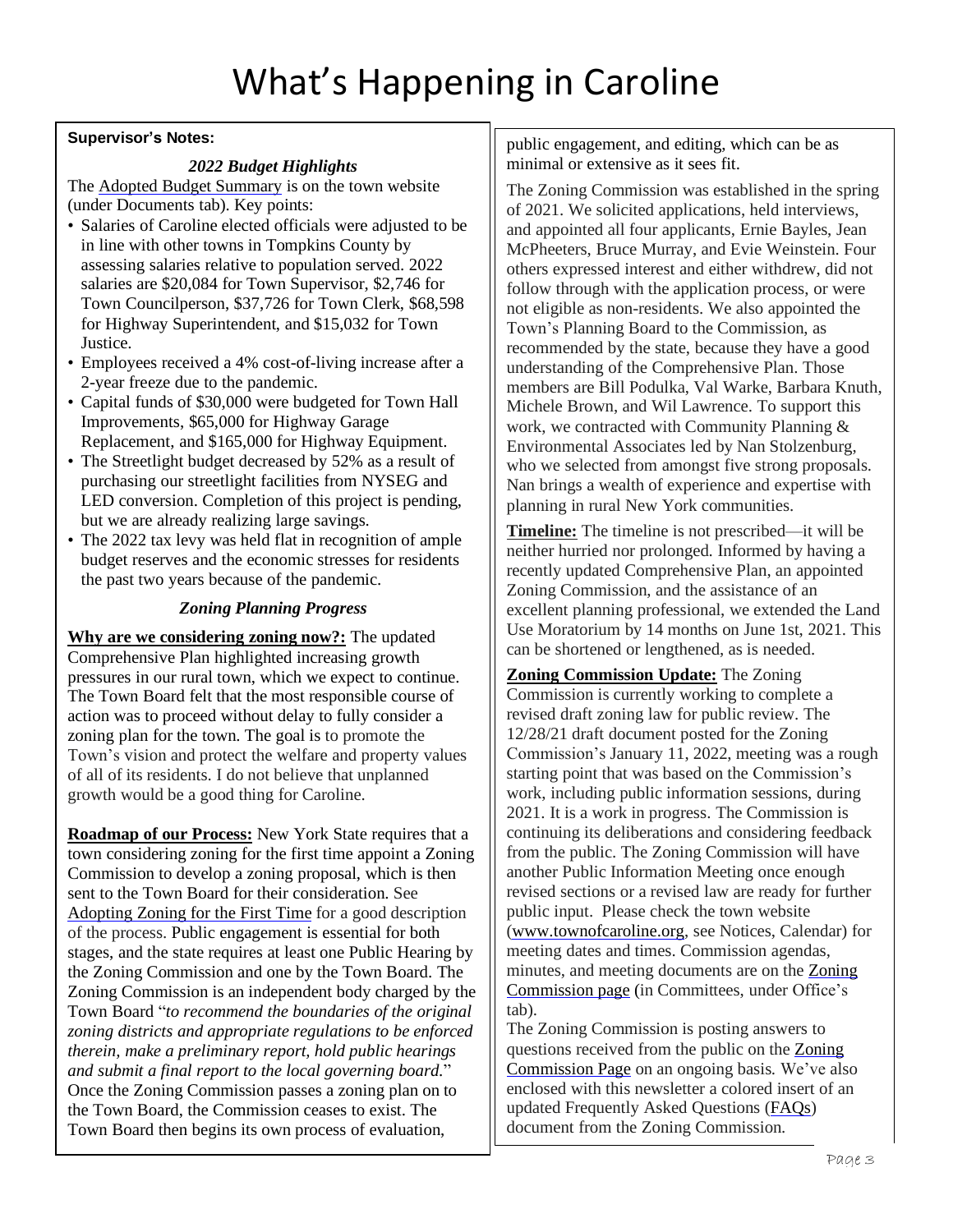*Land Use Moratorium:* The Town's [Local](http://www.townofcaroline.org/uploads/6/2/7/8/62781479/toc_local_law____of_2021_amendment_and_extension_of_land_use_moratorium__draft_v2_.pdf) Law to Extend the Current Land Use [Moratorium](http://www.townofcaroline.org/uploads/6/2/7/8/62781479/toc_local_law____of_2021_amendment_and_extension_of_land_use_moratorium__draft_v2_.pdf) is currently in place. Land Use Moratoria protect the interests of the Town and its residents while new land use regulations are under consideration. The moratorium does not apply to residential building projects. Please see [Local](http://www.townofcaroline.org/uploads/6/2/7/8/62781479/toc_3_of_2020_-_land_use_moratorium_12-9-20.pdf) Law #3 of 2020, Section 7 Waivers, for the process for applying for an exemption from the moratorium should an applicant or landowner suffer extraordinary hardship from the requirements or limitations of the moratorium.

*I want to thank the Zoning Commission volunteers for their hard work and to the community for your engagement in our zoning process. We all have different ideas and ways of doing things, but at the end of the day we're all neighbors and we all want the best for Caroline. Let's continue to work together with good will and in good faith.*

# *Public Meetings*

Town meetings are now being held by hybrid inperson/videoconference at the Historic Town Hall. We urge that attendees continue to wear masks to maximize safety to all attendees, as per the Tompkins County Health Department Advisory. Meetings can be attended from your computer or phone via Zoom teleconference. Minutes and recordings of meetings are available on the town website. Comments for the Town Board may be provided at Privilege of the Floor during the Zoom meeting, by email

(*[clerk@townofcaroline.org](mailto:clerk@townofcaroline.org)*), or by mail (P.O. Box 136, Slaterville Springs, NY 14881).

# **Beginning in March All Town Zoom Meetings Can be located using this information**

Join Zoom Meeting

<https://us02web.zoom.us/j/7142580644>

Meeting ID: 714 258 0644

One tap mobile +19292056099,,7142580644# US (New York) Dial by your location +1 929 205 6099 US (New York) Find your local number: <https://us02web.zoom.us/u/kmLWFIcw>

*Caroline Local Ag Committee* Caroline Local Ag Committee The Caroline Town Board formed a Local Agriculture Advisory Committee by Resolution 101 of 2021 to investigate and recommend measures for the Town to support local agriculture and food justice issues. Please contact Councilmember Katherine Goldberg (Katherine Gold-berg@townofcaroline.org) if you have questions *or would like to share feedback on any Agricultural issues within the Town*. We *invite residents to join* the Local Agriculture Advisory Committee. Please send a statement of interest along with your name and phone number to Town Clerk Jessica Townsend at [clerk@townofcaroline.org.](mailto:clerk@townofcaroline.org) *Engagement around Agricultural issues is welcome at any time, independent from membership in the Agricultural Committee. If you would like to be kept informed of ongoing Agricultural issues via email list, whether or not you are a member of the Agricultural Committee, please contact Councilmember Katherine Goldberg.*

# **Town Clerk**

As we pass the halfway mark into the tax collection cycle, I have received just over 85% of the total collection amount! Remember, if you haven't paid your Town and County taxes, it's not too late. I receive payments through my office until March 31st. Beginning April 1, you will send payment directly to Tompkins County Budget & Finance. Don't forget to check your bill to include the appropriate penalty amount.

**FOI requests**. I received a significant number of requests in January. I would like to thank everyone who submitted requests for their patience as I gathered the information during my busiest time of the year. Also, as the Town's Records Management Officer, please remember I am copied on correspondence you send to the Zoning Commission or the Town Board for town records and not as a participant in decision making.

# **Highway Department**

**Spring Clean-up (may be subject to change)** April 25<sup>th</sup>-29<sup>th</sup> – 6am – 4pm April  $30^{th}$  – 6am – Noon

**The Highway Department Hours** October - March 6:00 am – 2:30 pm M-F April – September 6:00 am – 4:00 pm M-Thr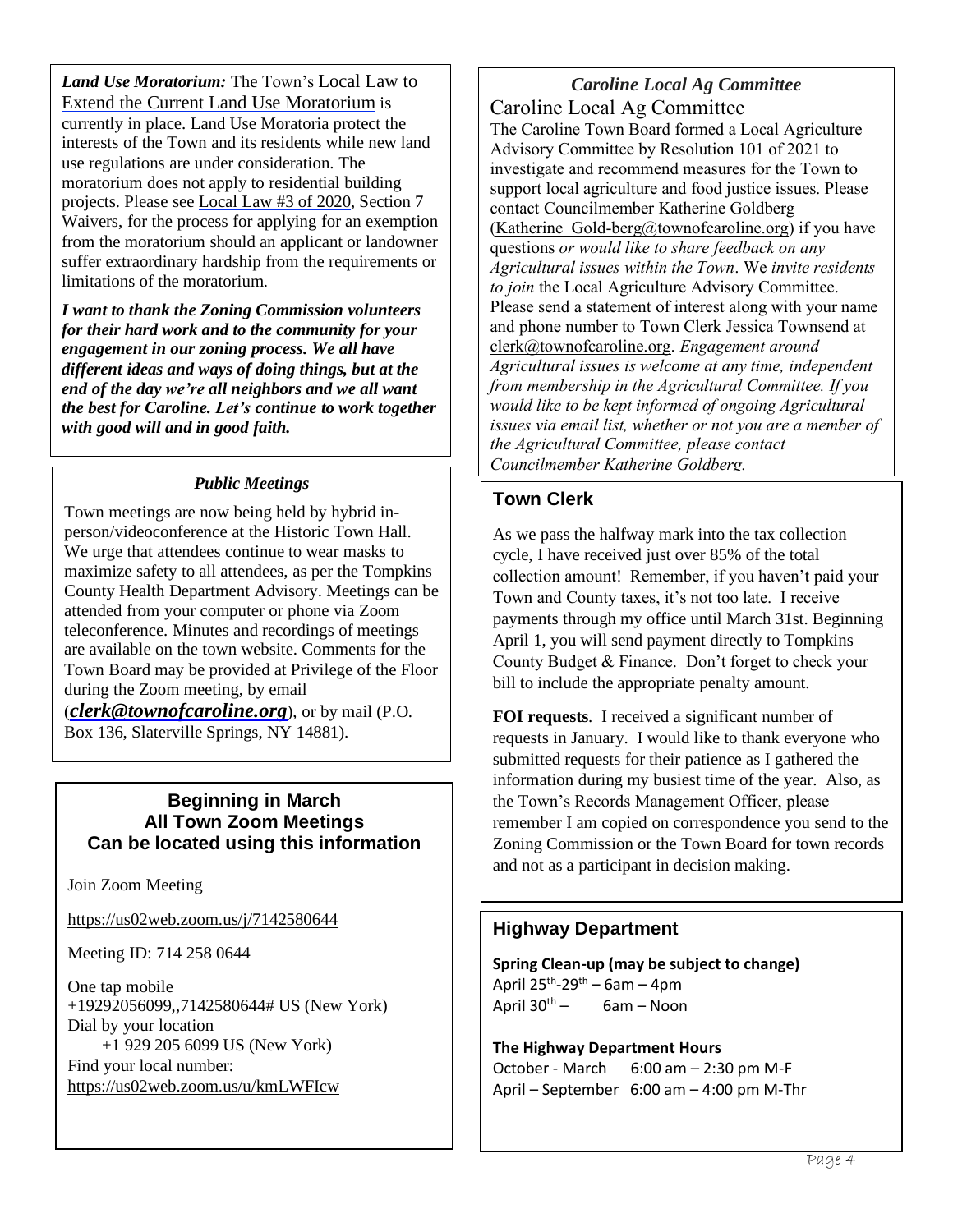# **Tompkins County Legislature**

County Redistricting in Progress Dan Klein dklein@tompkins-co.org

 The federal and state redistricting process just ended recently. This article is about just the Tompkins County redistricting process. The district that I represent on the Tompkins County Legislature, District 7, includes Caroline, Danby, and a small section of the Town of Ithaca (south of East King Rd.).

 Caroline and Danby have been grouped together in one County Legislature district for many decades. I consider it a positive that neither Caroline nor Danby is split into separate districts, like many of the municipalities in Tompkins County are (City and Town of Ithaca, Enfield, Dryden, Lansing).

 Tompkins County established an Independent Redistricting Commission after the last census, ten years ago – the only such one in NY State. Since then, we have amended the County Charter – kind of the constitution for the County – to mandate an independent redistricting process going forward.

 The County's Independent Redistricting Commission will be looking at the census data and making a recommendation of how County Legislature district lines should be drawn for the next decade. There are many factors they will consider. If you want input into their process, you can give that input at any time (search for "Tompkins redistricting"). Also, there will be a session on Tuesday February 22 at 5:30 for the Redistricting Commission to hear input specifically from our district and some of the surrounding districts. The meeting is by zoom, and you have to register in advance if you want to attend that meeting. Or you can watch it on the Tompkins County YouTube channel.

 The only input I plan to offer is a) most importantly, I hope that neither Caroline nor Danby gets split into separate districts, and b) keeping Caroline and Danby in one district seems to work well.

 My reasons for saying that Caroline and Danby are good partners in one legislative district:

# **Board of Assessment Review**

The Tompkins County Assessment Department will be holding Local Advisory Board of Assessment Review (BAR) meetings in May, one day in each town. Caroline's meeting day will be sometime from 10-20 May from 3 - 6 pm at the Historic Town Hall. We will announce our date as soon as it is set.

# **Tompkins County Legislature, cont.**

• Caroline and Danby both have a strong sense of place.

• Caroline's and Danby's topography and population density are similar. Our issues concerning broadband internet and cell phone reception are similar because of this.

• Caroline and Danby are contiguous. No strangely-drawn tentacle shapes are necessary for this district.

• Both Caroline and Danby have good community newsletters. I'm not sure any other municipality has an all-town newsletter. It makes it easy for the County Legislator to communicate with most residents of the district. By contrast, I have no easy way to communicate with the Town of Ithaca residents in my district.

 To participate in the Redistricting Commission meeting via zoom, contact the Clerk of the Legislature at least a day in advance at ccovert@tompkins-co.org To view the meeting live or to find the recording, search YouTube for "Tompkins County redistricting".

Dan Klein

#### [dklein@tompkins-co.org](mailto:dklein@tompkins-co.org) **Code Office**

We are currently seeking a Code Officer. For those interested in applying please visit the Tompkins County Human Resources website or the link below https://www.tompkinscivilservice.org/civilservice/vac ancies

If you need to contact the Code Office please call or email at 607-539-6400 x3 or codeofficer@townofcaroline.org and it will be forwarded to the temporary code officer.

*The town newsletter with active links is posted on the Town website (under Documents Tab). If you do not wish to receive a paper copy, please let us know (email Velvet Lyke at* bookkeeper@townofcaroline.org *).*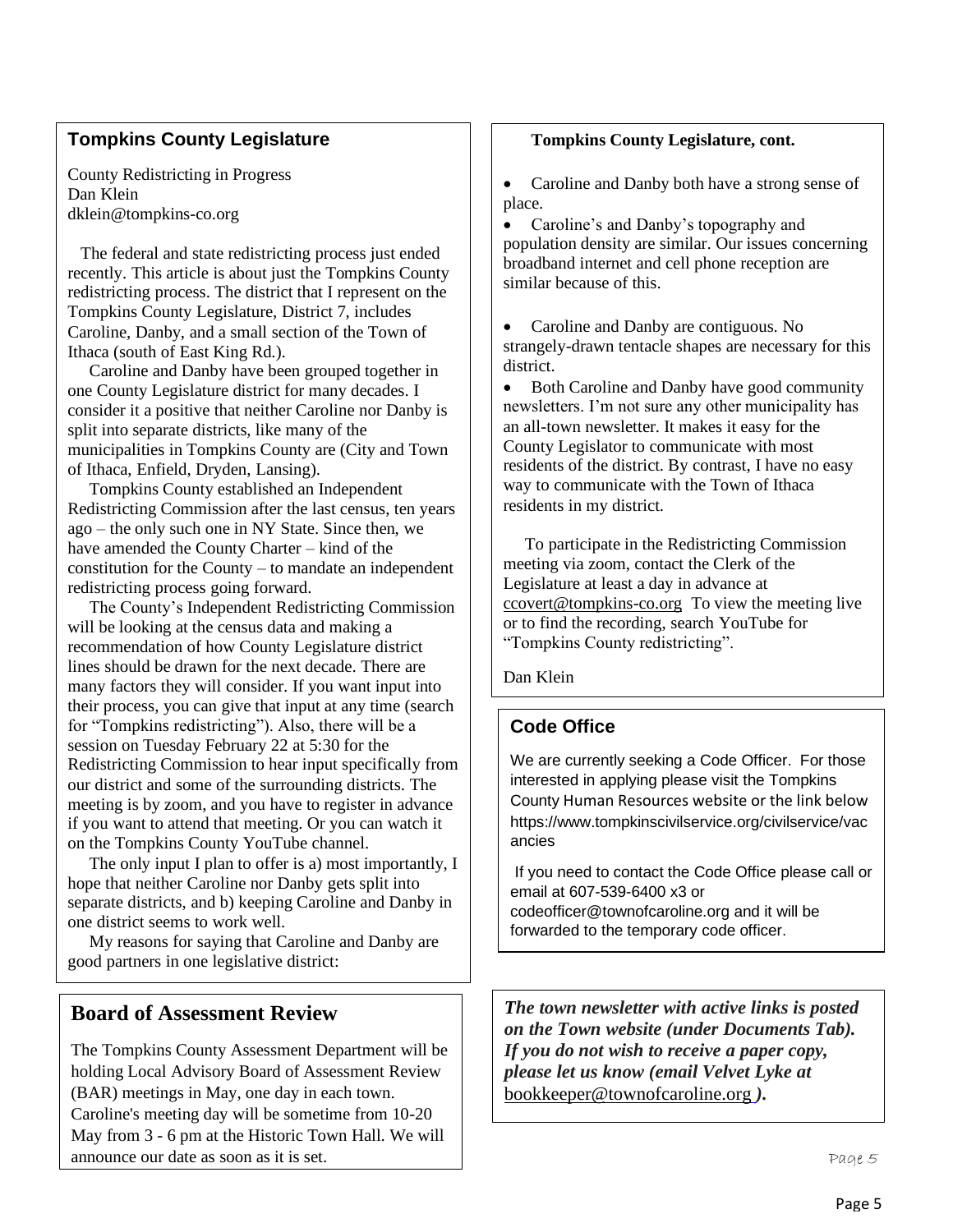# **Frequently Asked Questions about the Town of Caroline Zoning Process**

## **1) What is a Zoning Commission?**

Before adopting zoning for the first time, New York State law requires that the town appoint a "Zoning Commission." The Zoning Commission is a committee separate from the rest of town governance whose sole task is to prepare a draft zoning plan to submit to the Town Board for its consideration. The Zoning Commission recommends to the Town Board the boundaries of proposed zoning districts and appropriate regulations and allowed uses for each district.

# **2) How does the public participate in the planning and review process?**

The public created the outline of the zoning plan through its input on the Comprehensive Plan adopted by the Town in 2021; by law any zoning proposal must be based on a town's Comprehensive Plan. In addition, the public can participate directly in the following ways:

*Privilege of the Floor at Zoning Commission meetings.* Meetings of the Zoning Commission are open to the public and the public is invited to address the Zoning Commission during the beginning of every meeting.

*Mail and email.* Questions and comments can be submitted at any time either by mail to the Town Clerk (PO Box 136, 2670 Slaterville Road, Slaterville Springs, NY 14881) or via email to the Town Clerk

 $(\text{cleark@townofcaroline.org})$  or to the Chair of the Zoning Commission (jeanmcpheeters @gmail.com).

*Public Information Meetings.* The Zoning Commission held two information meetings in December and will hold additional meetings to update the Town on its progress on a zoning plan and to gather feedback from Town residents on the proposal as it develops.

*Public Hearings.* After the Zoning Commission has produced a near-final draft plan, that plan will be submitted to the public for review and comment at a formal, legally noticed public hearing. The Commission will then make final revisions to the draft zoning plan based on those public comments before sending the proposed plan to the Town Board for their consideration. After the Commission has submitted its proposed plan to the Town Board, at least one additional public hearing will be held by the Town Board before it takes formal action on the plan, which may involve additional revisions and then a vote of the Board about whether to adopt the zoning plan.

## **3) If zoning is passed or amended, will that involve a public referendum?**

No. Adoption by referendum is not allowed under New York State law. The legal process is for the Town Board to vote and adopt zoning as a local law.

# **4) How does zoning affect property value?**

Property value is determined by market conditions. In general, zoning offers stability and predictability and so helps maintain property value. Residents and businesses alike want to make sure that their investment is going to be valuable in the long run. With zoning, local property owners are protected from incompatible businesses opening close to them that would decrease the value of their property. In the long term, zoning, if done well, should add value to properties because it will help Caroline remain a quality place to live and establish businesses.

It is important to realize that due to NYS Real Property Tax Law, the Tompkins County Department of Assessment values properties based on the current use (except for properties that are vacant and that have no current use; in that case the properties are assessed based on "highest and best use"). That means that a residential property will not suddenly be assessed higher if it is located in a district that is zoned commercial in the new zoning law because it will still be assessed as a residence. Likewise, a residential property will not suddenly be assessed lower if it is located in a district that does not allow commercial activity because it was already being assessed as a residence, not for any possible commercial value.

# **5) How would a zoning plan affect my taxes?**

There is likely to be no effect on taxes in the short term. The long-term impacts depend on how markets respond to zoning in the town. The amount of tax you pay is the product of the tax rate and the value of your property. The tax rate is determined by the town budget divided by the value of all the property in Caroline. As noted above, zoning tends to preserve or enhance property value in general, which would mean a stable or reduced tax rate for the town. For a particular property, whether the amount of taxes paid goes up or down will depend on whether markets value that property more or less compared to the average change for all property.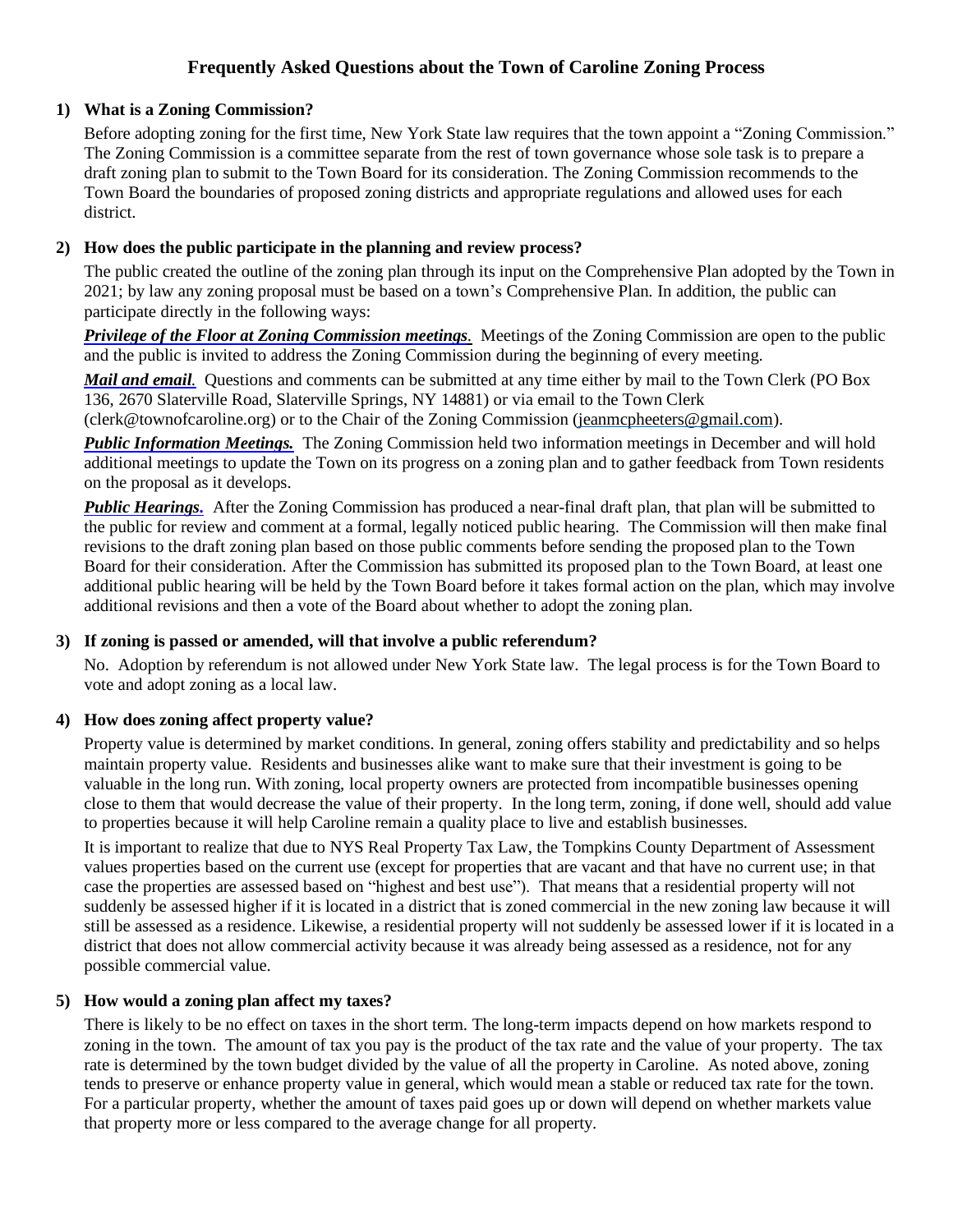## **6) Don't we already have laws that regulate land use? Why do we need more?**

Yes, Caroline does require application of the New York State Building Code, has a Subdivision Review Law, and has a Site Plan Review Law now. Zoning, if implemented, would work with the existing laws and would incorporate and reference those laws. However, at present none of the regulations or laws stated above protect residential property owners from having undesirable land uses move in next door to them, nor are they strong tools for protecting the environment, maintaining community character, or only allowing development that is matched with local conditions, which are all goals of the Town's Comprehensive Plan. The strength of zoning is that it allows regulations to be tailored to specific geographic regions within the Town and allows control over what types of businesses are and are not allowed.

## 7) What if I own a property that does not conform with the new zoning district, for example, I own a commercial **property in a newly defined residential zone?**

In general, a nonconforming use can continue in a particular district. A limited amount of remodeling, rebuilding, or expansion will be allowed for such a building; how large that limit should be is an example of the type of specific issues the Zoning Commission is discussing. In some cases, one may be able to apply for a special use permit to add a non-conforming use.

# **8) Will there be any restrictions on the size of buildings?**

The Zoning Commission has made no final decisions yet related to building sizes. In general, the draft plan may include maximum square footages for the footprint of a commercial or business building, and those maximums may vary by proposed zoning district within the Town. There are no footprint square footage restrictions currently proposed for single- or two-family residential dwellings. The Zoning Commission will gather public input on questions like this as it works on developing a draft plan that will undergo further public review at public hearings.

# **9) Will this plan have any architectural restrictions?**

There will be no architectural restrictions on residential buildings. Zoning by itself imposes no architectural restrictions; any architectural restrictions for commercial buildings come about through the Site Plan Review Law. As noted above, Caroline already has a Site Plan Review Law, and that law has some architectural guidelines for commercial buildings. The Site Plan Review Law will be incorporated into the zoning regulations if zoning is adopted.

In 2020 Caroline's Land Use and Economic Development Task Force made recommendations for improving the town's Site Plan Review Law. The recommended revisions include more extensive general architectural requirements for commercial buildings to ensure that these new structures fit into the small-town character of Caroline, as well as updated sign, lighting, and landscaping requirements for commercial structures. The Zoning Commission will gather public input on questions like this as it works on developing a draft plan.

## 10) I've seen on social media that zoning will set standards for what the exterior of my house must look like, what flowers I can plant in my garden, what height I have to cut my lawn, who is allowed to stay overnight in my **home, and various other rules that would control private homes. What regulations will be placed on residential buildings and yards?**

Zoning in the Town of Caroline will not impose any restrictions on what your house and yard look like. Currently, new residential construction requires obtaining a building permit from the Code Enforcement Office for reasons of safety and public health (for example, having appropriate well or drinking water source and appropriate septic system), but there will be no zoning-related restrictions on what your house looks like, how you choose to maintain the yard of your home, or who visits you in your home.

# **11) The Comprehensive Plan establishes a goal of preserving our rural character and farmland. How might zoning address the preservation of rural areas and farmland?**

The Zoning Commission has not made any final decisions yet but it is likely that a zoning proposal would address this issue by controlling density of development (how many dwellings or structures are allowed in an area of a certain size) and layout of development (how or where the new structures are placed on the land). The general idea is to allow new growth but to do it in a smart way that is sustainable environmentally and socially. Prime Farmland Soils and other areas identified as important agricultural areas in the town could also be designated as an overlay district, providing additional protection for these most important agricultural resources.